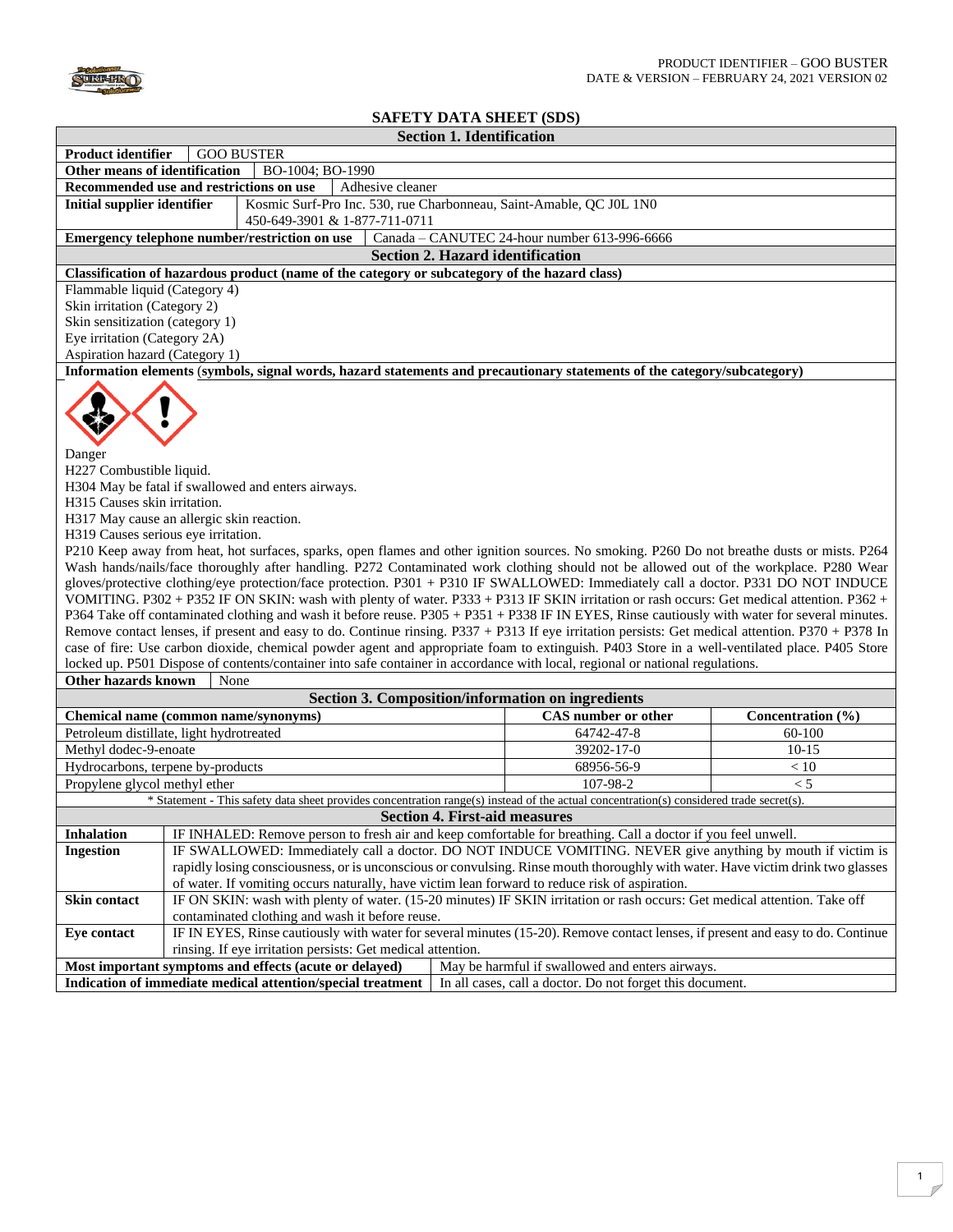

## **Section 5. Fire-fighting measures**

## **Specific hazards of the hazardous product (hazardous combustion products)**

## Carbon oxides and other irritant/toxic gases and fumes.

## **Suitable and unsuitable extinguishing media**

In case of fire: Use carbon dioxide, chemical powder agent and appropriate foam to extinguish.

#### **Special protective equipment and precautions for fire-fighters**

During a fire, irritating/toxic smoke and fumes may be generated. Do not enter fire area without proper protection. Firefighters should wear proper protective equipment and self-contained breathing apparatus with full facepiece. Shield personnel to protect from venting, rupturing or bursting cans. Move containers from fire area if it can be done without risk. Water spray may be useful in cooling equipment and cans exposed to heat and flame.

#### **Section 6. Accidental release measures**

#### **Personal precautions, protective equipment and emergency procedures**

Restrict access to area until completion of clean-up. Ensure clean-up is conducted by trained personnel only. All persons dealing with clean-up should wear the appropriate protective equipment (See Section 8).

#### **Methods and materials for containment and cleaning up**

Ventilate area of release. Stop the leak if it can be done safely. Contain and absorb any spilled liquid concentrate with inert absorbent material, then place material into a container for later disposal (see Section 13). Contaminated absorbent material may pose the same hazards as the spilled product. Notify the appropriate authorities as required.

## **Section 7. Handling and storage**

#### **Precautions for safe handling**

Wear gloves/protective clothing/eye protection/face protection.

Before handling, it is very important that engineering controls are operating, and that protective equipment requirements and personal hygiene measures are being followed. People working with this chemical should be properly trained regarding its hazards and its safe use. Inspect containers for leaks before handling. Label containers appropriately. Ensure proper ventilation. Avoid breathing dust/fume/gas/mist/vapours/spray. Avoid contact with eyes, skin and clothing. Keep away from heat, sparks and flame. Avoid generating high concentrations of dusts, vapours or mists. Keep away from incompatible materials (Section 10). Keep containers closed when not in use. Empty containers are always dangerous. Refer also to Section 8.

#### **Conditions for safe storage, including any incompatibilities**

Store in a well-ventilated place. Keep container tightly closed. Keep cool. Store locked up. Store away from incompatible materials (Section 10). Inspect all incoming containers to make sure they are properly labelled and not damaged. Storage area should be clearly identified, clear of obstruction and accessible only to trained personnel. Inspect periodically for damage or leaks.

**Section 8. Exposure controls/Personal protection**

# **Control parameters (biological limit values or exposure limit values and source of those values)**

Exposure limits: CAS 107-98-2 ACGIH – TLV-TWA 50 ppm (STEL 100 ppm);

## **Appropriate engineering controls**

Use under well-ventilated conditions. Local exhaust ventilation system is recommended to maintain concentrations of contaminants below exposure limits. Make emergency eyewash stations, safety/quick-drench showers, and washing facilities available in work area.

## **Individual protection measures/personal protective equipment**

Respiratory protection is required if the concentrations are higher than the exposure limits. Use a NIOSH approved respirators if the exposure limits are unknown. Chemically protective gloves (impervious), and other protective clothing to prevent prolonged or repeated skin contact, must be worn during all handling operations. Wear protective chemical splash goggles to prevent mists from entering the eyes. Wash hands/nails/face thoroughly after handling. Do not eat, drink or smoke when using this product. Practice good personal hygiene after using this material. Remove and wash contaminated work clothing before re-use.

| Section 9. Physical and chemical properties               |                                                |  |  |  |
|-----------------------------------------------------------|------------------------------------------------|--|--|--|
| Appearance, physical state/colour                         | Vapour pressure                                |  |  |  |
| Liquid                                                    | Not available                                  |  |  |  |
| Petroleum                                                 | Heavier than air                               |  |  |  |
| Odour                                                     | Vapour density                                 |  |  |  |
| <b>Odour threshold</b>                                    | <b>Relative density</b>                        |  |  |  |
| Not available                                             | Not available                                  |  |  |  |
| <b>Solubility</b><br>pH<br>Not available<br>Not available |                                                |  |  |  |
| <b>Melting/freezing point</b>                             | <b>Partition coefficient - n-octanol/water</b> |  |  |  |
| Not available                                             | Not available                                  |  |  |  |
| Initial boiling point/range                               | <b>Auto-ignition temperature</b>               |  |  |  |
| Not available                                             | Not available                                  |  |  |  |
| $66^{\circ}$ C closed cup                                 | <b>Decomposition temperature</b>               |  |  |  |
| <b>Flash point</b>                                        | Not available                                  |  |  |  |
| Not available                                             | Not available                                  |  |  |  |
| <b>Evaporation rate</b>                                   | <b>Viscosity</b>                               |  |  |  |
| <b>Flammability (solids and gases)</b>                    | <b>VOC</b>                                     |  |  |  |
| Not available                                             | Not available                                  |  |  |  |
| Upper and lower flammability/explosive limits             | <b>Other</b>                                   |  |  |  |
| Not available                                             | None known                                     |  |  |  |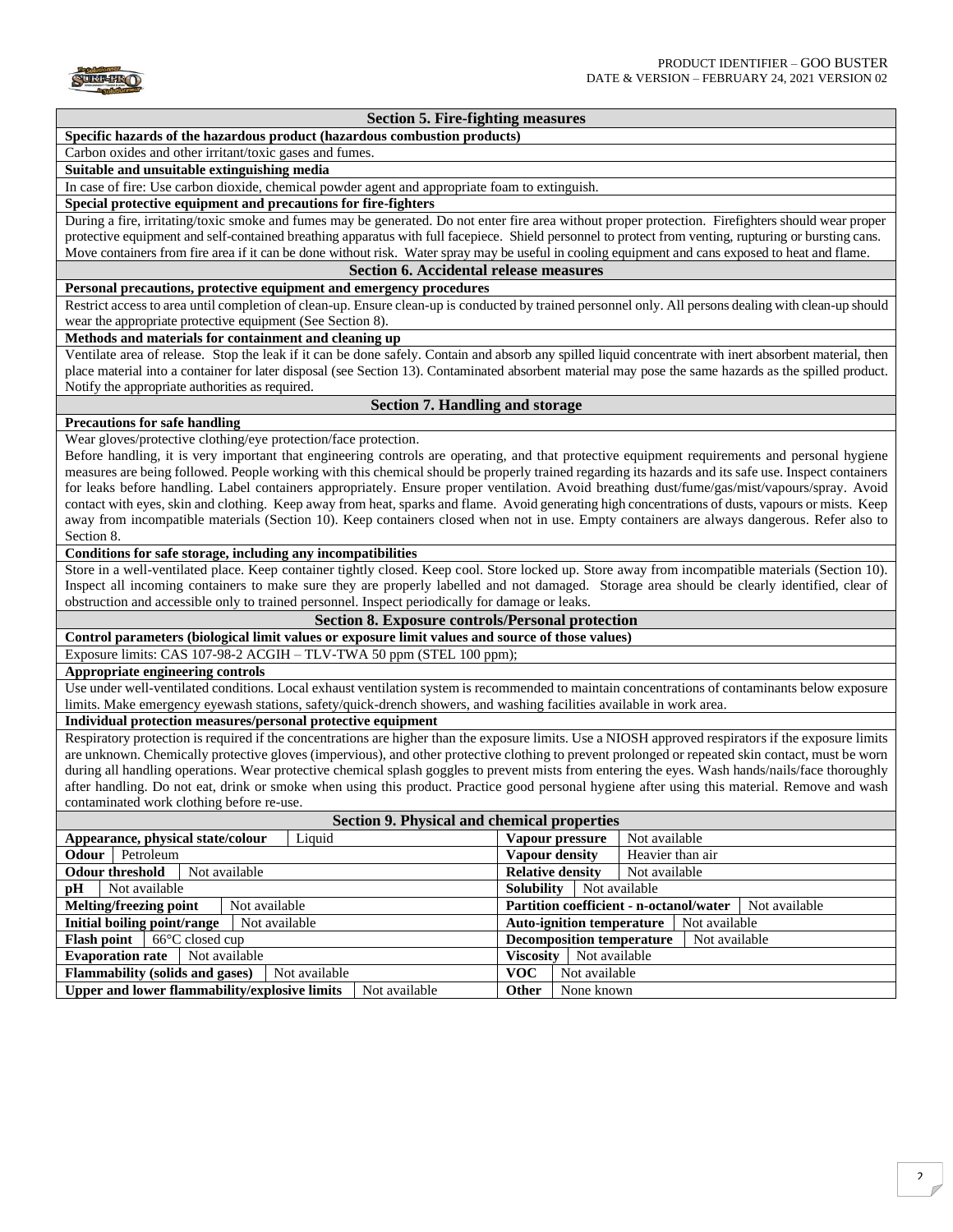

## **Section 10. Stability and reactivity**

| <b>Reactivity</b>                                                                                                                                            |  |  |  |
|--------------------------------------------------------------------------------------------------------------------------------------------------------------|--|--|--|
| Does not react under the recommended storage and handling conditions prescribed.                                                                             |  |  |  |
| <b>Chemical stability</b>                                                                                                                                    |  |  |  |
| Stable under the recommended storage and handling conditions prescribed.                                                                                     |  |  |  |
| <b>Possibility of hazardous reactions</b>                                                                                                                    |  |  |  |
| Accumulation of flammable/explosive vapours.                                                                                                                 |  |  |  |
| Conditions to avoid (static discharge, shock or vibration)                                                                                                   |  |  |  |
| Keep away from heat, hot surfaces, sparks, open flames and other ignition sources. No smoking. Take action to prevent static discharges.                     |  |  |  |
| <b>Incompatible materials</b>                                                                                                                                |  |  |  |
| Oxidizing materials; etc.                                                                                                                                    |  |  |  |
| <b>Hazardous decomposition products</b>                                                                                                                      |  |  |  |
| None known                                                                                                                                                   |  |  |  |
| <b>Section 11. Toxicological information</b>                                                                                                                 |  |  |  |
| Information on the likely routes of exposure (inhalation, ingestion, skin and eye contact)                                                                   |  |  |  |
| May be fatal if swallowed and enters airways. Causes skin irritation. May cause an allergic skin reaction. Causes serious eye irritation.                    |  |  |  |
|                                                                                                                                                              |  |  |  |
| Symptoms related to the physical, chemical and toxicological characteristics                                                                                 |  |  |  |
| Skin irritation, redness, stinging, pain; Eye irritation, redness, tearing;                                                                                  |  |  |  |
| Delayed and immediate effects (chronic effects from short-term and long-term exposure)                                                                       |  |  |  |
| Skin Sensitization – Possible; Respiratory Sensitization – No data available; Germ Cell Mutagenicity – No data available; Carcinogenicity – No               |  |  |  |
| ingredient listed by IARC, ACGIH, NTP or OSHA Reproductive Toxicity - No data available; Specific Target Organ Toxicity - Single Exposure                    |  |  |  |
| - No data available; Specific Target Organ Toxicity - Repeated Exposure - No data available; Aspiration Hazard - Possible; Health Hazards Not                |  |  |  |
| Otherwise Classified - No data available.                                                                                                                    |  |  |  |
| Numerical measures of toxicity (ATE; LD <sub>50</sub> & LC <sub>50</sub> )                                                                                   |  |  |  |
| CAS 107-98-2 LD <sub>50</sub> oral, rat 4016 mg/kg; LD <sub>50</sub> dermal, rabbit 12930 mg/kg;                                                             |  |  |  |
| ATE not available in this document.                                                                                                                          |  |  |  |
| <b>Section 12. Ecological information</b>                                                                                                                    |  |  |  |
| Ecotoxicity (aquatic and terrestrial information)<br>No data available for the product                                                                       |  |  |  |
| <b>Persistence and degradability</b><br>No data available                                                                                                    |  |  |  |
| <b>Bioaccumulative potential</b><br>No data available                                                                                                        |  |  |  |
| <b>Mobility in soil</b><br>No data available                                                                                                                 |  |  |  |
| <b>Other adverse effects</b><br>No data available                                                                                                            |  |  |  |
| <b>Section 13. Disposal considerations</b>                                                                                                                   |  |  |  |
| Information on safe handling for disposal/methods of disposal/contaminated packaging                                                                         |  |  |  |
| Dispose of contents/container into safe container in accordance with local, regional or national regulations.                                                |  |  |  |
| <b>Section 14. Transport information</b>                                                                                                                     |  |  |  |
| UN number; Proper shipping name; Class(es); Packing group (PG) of the TDG Regulations                                                                        |  |  |  |
| <b>NOT REGULATED</b>                                                                                                                                         |  |  |  |
| UN number; Proper shipping name; Class(es); Packing group (PG) of the IMDG (maritime)                                                                        |  |  |  |
| <b>NOT REGULATED</b>                                                                                                                                         |  |  |  |
| UN number; Proper shipping name; Class(es); Packing group (PG) of the IATA (air)                                                                             |  |  |  |
|                                                                                                                                                              |  |  |  |
| <b>NOT REGULATED</b>                                                                                                                                         |  |  |  |
| None<br>Special precautions (transport/conveyance)                                                                                                           |  |  |  |
| Environmental hazards (IMDG or other)<br>None                                                                                                                |  |  |  |
| Possible<br>Bulk transport (usually more than 450 L in capacity)                                                                                             |  |  |  |
| <b>Section 15. Regulatory information</b>                                                                                                                    |  |  |  |
| Refer to Section 2 for the appropriate classification. This product has been classified in accordance<br><b>Safety/health Canadian regulations specifics</b> |  |  |  |
| with the hazard criteria of the Hazardous Products Regulations (HPR).                                                                                        |  |  |  |
| Refer to Section 3 for ingredient(s) of the DSL<br><b>Environmental Canadian regulations specifics</b>                                                       |  |  |  |
| Safety/health/environmental outside regulations specifics                                                                                                    |  |  |  |
| None                                                                                                                                                         |  |  |  |